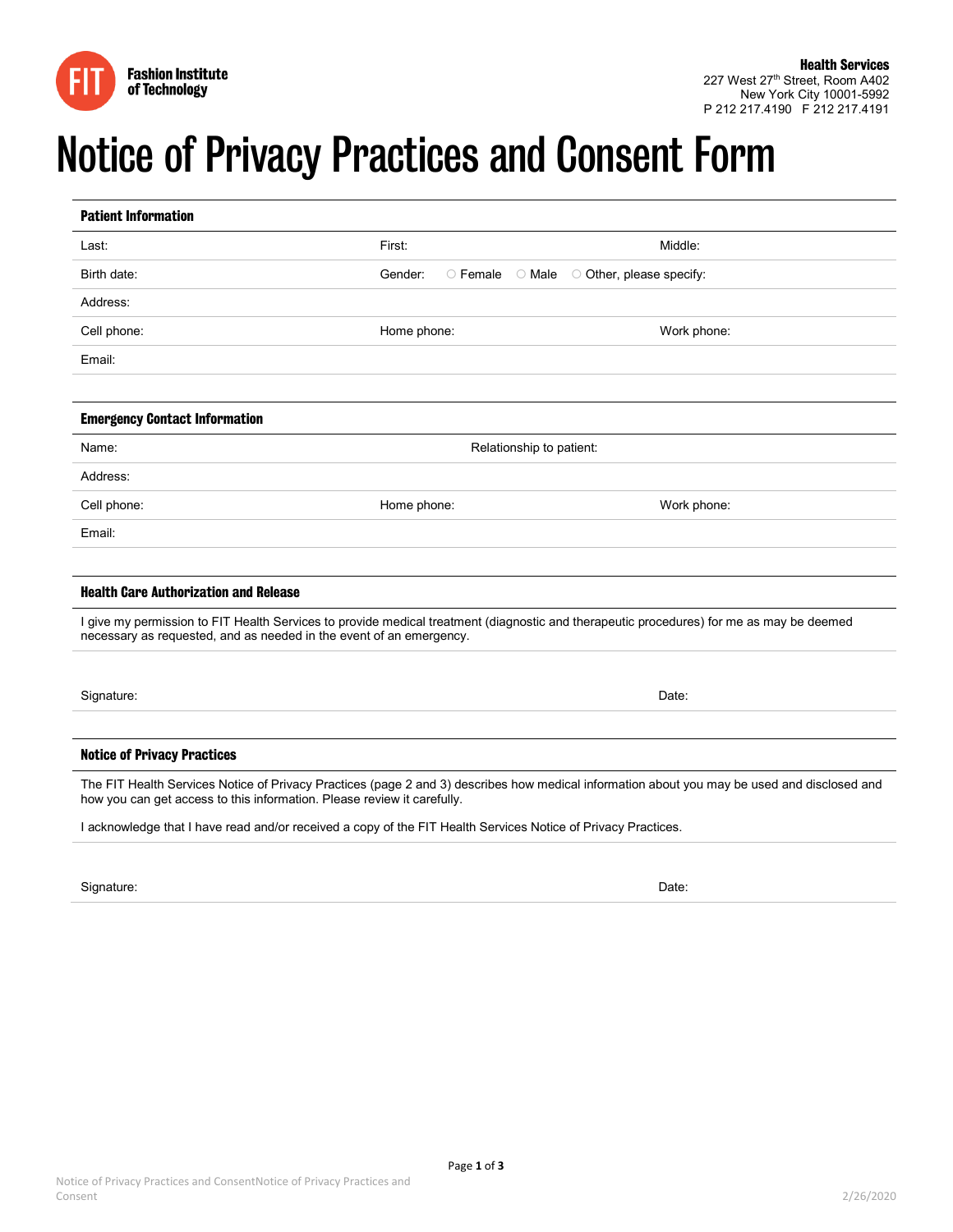

# Notice of Privacy Practices

#### Your Information. Your Rights. Our Responsibilities.

This notice describes how medical information about you may be used and disclosed and how you can get access to this information. Please review it carefully.

#### YOUR RIGHTS

| <b>When it comes to your health information, you have certain rights.</b> This section explains your rights and some of our responsibilities to help you. |                                                                                                                                                                                                                                                                             |  |
|-----------------------------------------------------------------------------------------------------------------------------------------------------------|-----------------------------------------------------------------------------------------------------------------------------------------------------------------------------------------------------------------------------------------------------------------------------|--|
| Get an electronic or paper copy of your<br>medical record                                                                                                 | • You can ask to see or get an electronic or paper copy of your medical record and other health information we<br>have about you. Ask us how to do this.                                                                                                                    |  |
|                                                                                                                                                           | . We will provide a copy or a summary of your health information, usually within 30 days of your request.<br>We may charge a reasonable, cost-based fee.                                                                                                                    |  |
| Ask us to correct your medical record                                                                                                                     | • You can ask us to correct health information about you that you think is incorrect or incomplete. Ask us<br>how to do this.                                                                                                                                               |  |
|                                                                                                                                                           | . We may say "no" to your request, but we'll tell you why in writing within 60 days.                                                                                                                                                                                        |  |
| <b>Request confidential communications</b>                                                                                                                | . You can ask us to contact you in a specific way (for example, home or office phone) or to send mail to a<br>different address.                                                                                                                                            |  |
|                                                                                                                                                           | . We will say "yes" to all reasonable requests.                                                                                                                                                                                                                             |  |
| Ask us to limit what we share                                                                                                                             | . You can ask us not to use or share certain health information for treatment, payment, or our operations.                                                                                                                                                                  |  |
|                                                                                                                                                           | . We are not required to agree to your request, and we may say "no" if it would affect your care.                                                                                                                                                                           |  |
|                                                                                                                                                           | . If you pay for a service or health care item out-of-pocket in full, you can ask us not to share that<br>information for the purpose of payment or our operations with your healthinsurer.                                                                                 |  |
|                                                                                                                                                           | . We will say "yes" unless a law requires us to share that information.                                                                                                                                                                                                     |  |
| Get a list of those with whom we've<br>shared information                                                                                                 | • You can ask for a list (accounting) of the times we've shared your health information for six years prior to<br>the date you ask, who we shared it with, and why.                                                                                                         |  |
|                                                                                                                                                           | . We will include all the disclosures except for those about treatment, payment, and health care operations, and                                                                                                                                                            |  |
|                                                                                                                                                           | certain other disclosures (such as any you asked us to make). We'll provide one accounting a year for free but<br>will charge a reasonable, cost-based fee if you ask for another one within 12 months.                                                                     |  |
|                                                                                                                                                           |                                                                                                                                                                                                                                                                             |  |
| Get a copy of this privacy notice                                                                                                                         | . You can ask for a paper copy of this notice at any time, even if you have agreed to receive the notice<br>electronically. We will provide you with a paper copy promptly.                                                                                                 |  |
| Choose someone to act for you                                                                                                                             | • If you have given someone medical power of attorney or if someone is your legal quardian, that person can<br>exercise your rights and make choices about your health information.                                                                                         |  |
|                                                                                                                                                           | . We will make sure the person has this authority and can act for you before we take any action.                                                                                                                                                                            |  |
| File a complaint if you feel your rights                                                                                                                  | • You can complain if you feel we have violated your rights by contacting us.                                                                                                                                                                                               |  |
| are violated                                                                                                                                              | . You can file a complaint with the U.S. Department of Health and Human Services Office for Civil Rights by sending<br>a letter to 200 Independence Avenue, S.W., Washington, D.C. 20201, calling 1-877-696-6775, or visiting<br>www.hhs.gov/ocr/privacy/hipaa/complaints/. |  |
|                                                                                                                                                           | • We will not retaliate against you for filing a complaint.                                                                                                                                                                                                                 |  |

#### YOUR CHOICES

For certain health information, you can tell us your choices about what we share.If you have a clear preference for how we share your information in the situations described below, talk to us. Tell us what you want us to do, and we will follow your instructions.

| In these cases, you have both the<br>right and choice to tell usto: | • Share information with your family, close friends, or others involved in your care<br>• Share information in a disaster relief situation<br>• Include your information in a hospital directory<br>• Contact you for fundraising efforts                                                   |
|---------------------------------------------------------------------|---------------------------------------------------------------------------------------------------------------------------------------------------------------------------------------------------------------------------------------------------------------------------------------------|
|                                                                     | If you are not able to tell us your preference, for example if you are unconscious, we may go ahead and share your<br>information if we believe it is in your best interest. We may also share your information when needed to lessen a serious and<br>imminent threat to health or safety. |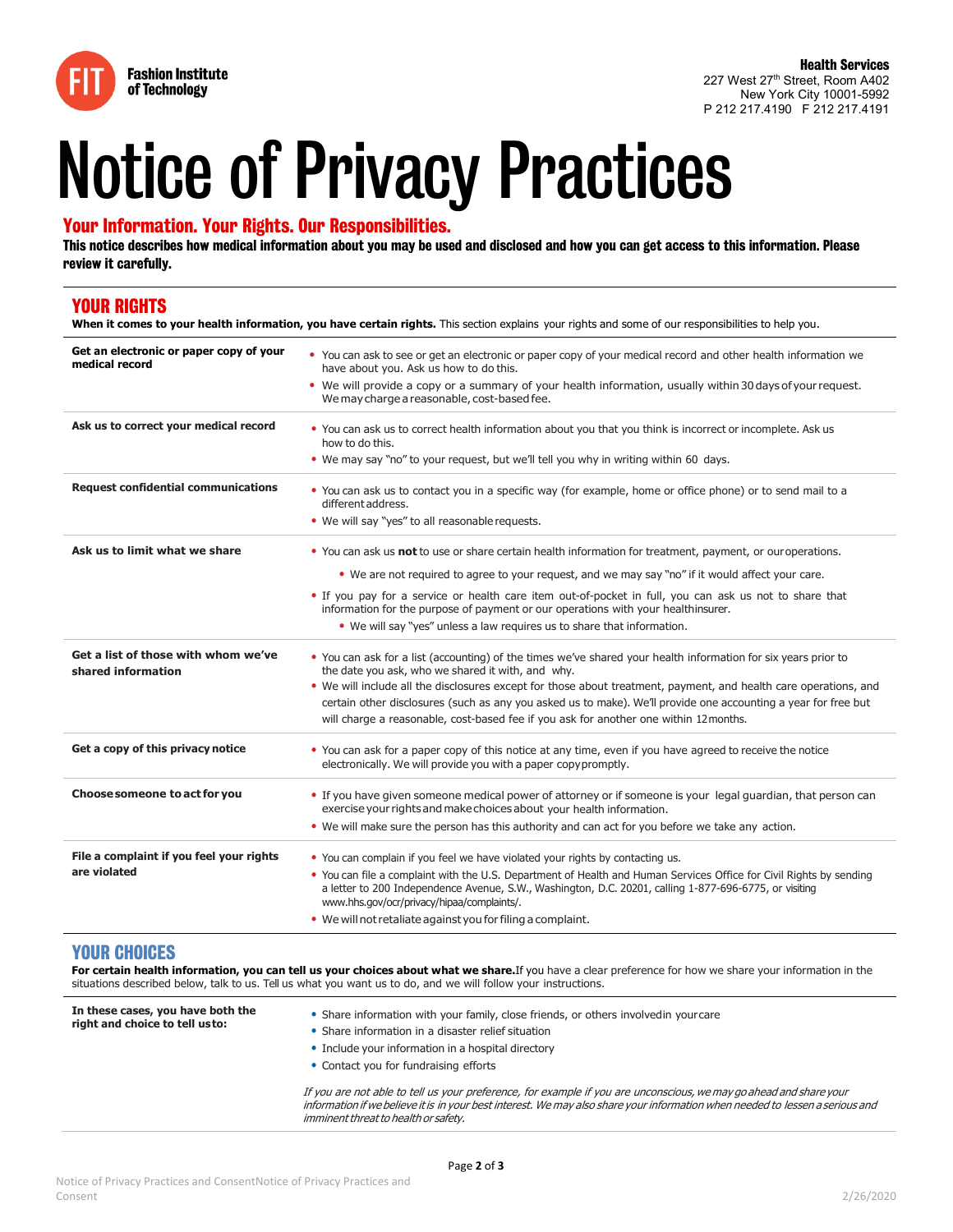| <b>Fashion Institute</b><br>of Technology |  |  |
|-------------------------------------------|--|--|
|                                           |  |  |

Continued on next page

**In these cases we** never **share your information unless you give us written permission:**

 $\cdot$   $\cdot$   $\cdot$   $\cdot$ 

• Marketing purposes

- Sale of your information
- Most sharing of psychotherapy notes

#### OUR USES AND DISCLOSURES

**How do we typically use or share your health information?** We typically use or share your health information in the following ways.

| <b>Treat you</b>              | • We can use your health information and share it<br>with other professionals who are treating you.                          | <b>Example:</b> A doctor treating you for an injury asks<br>another doctor about your overall health condition.  |
|-------------------------------|------------------------------------------------------------------------------------------------------------------------------|------------------------------------------------------------------------------------------------------------------|
| <b>Run our organization</b>   | • We can use and share your health information to<br>run our practice, improve your care, and contact you<br>when necessary. | <b>Example:</b> We use health information about you to<br>manage your treatment and services.                    |
| <b>Bill for your services</b> | • We can use and share your healthinformation to<br>bill and get payment from health plans or other<br>entities.             | <b>Example:</b> We give information about you to your<br>health insurance plan so it will pay for your services. |

How else can we use or share your health information? We are allowed or required to share your information in other ways – usually in ways that contribute to the public good, such as public health and research. We have to meet many conditions in the law before we can share your information for these purposes. For more information see: [www.hhs.gov/ocr/privacy/hipaa/understanding/consumers/index.html.](http://www.hhs.gov/ocr/privacy/hipaa/understanding/consumers/index.html)

| Help with public health and safety<br>issues                                        | • We can share health information about you for certain situations such as:<br>• Preventing disease<br>• Helping with product recalls<br>• Reporting adverse reactions to medications<br>• Reporting suspected abuse, neglect, or domestic violence<br>• Preventing or reducing a serious threat to anyone's health or safety                       |
|-------------------------------------------------------------------------------------|-----------------------------------------------------------------------------------------------------------------------------------------------------------------------------------------------------------------------------------------------------------------------------------------------------------------------------------------------------|
| Do research                                                                         | • We can use or share your information for health research.                                                                                                                                                                                                                                                                                         |
| Comply with the law                                                                 | . We will share information about you if state or federal laws require it, including with the Department of Health<br>and Human Services if it wants to see that we're complying with federal privacy law.                                                                                                                                          |
| <b>Respond to organ and tissue</b><br>donation requests                             | . We can share health information about you with organ procurement organizations.                                                                                                                                                                                                                                                                   |
| Work with a medical examiner or funeral<br>director                                 | . We can share health information with a coroner, medical examiner, or funeral director when an individual dies.                                                                                                                                                                                                                                    |
| Address workers' compensation, law<br>enforcement, and other government<br>requests | . We can use or share health information about you:<br>• For workers' compensation claims<br>• For law enforcement purposes or with a law enforcement official<br>• With health oversight agencies for activities authorized by law<br>• For special government functions such as military, national security, and presidential protective services |
| <b>Respond to lawsuits and legal actions</b>                                        | . We can share health information about you in response to a court or administrative order, or in response to a<br>subpoena.                                                                                                                                                                                                                        |

### OUR RESPONSIBILITIES

- We are required by law to maintain the privacy and security of your protected health information.
- We will let you know promptly if a breach occurs that may have compromised the privacy or security of yourinformation.
- We must follow the duties and privacy practices described in this notice and give you a copy of it.
- We will not use or share your information other than as described here unless you tell us we can in writing. If you tell us we can, you may change your mind at any time. Let us know in writing if you change your mind.

For more information see: [www.hhs.gov/ocr/privacy/hipaa/understanding/consumers/noticepp.html.](http://www.hhs.gov/ocr/privacy/hipaa/understanding/consumers/noticepp.html)

#### **Changes to the Terms of This Notice**

We can change the terms of this notice, and the changes will apply to all information we have about you. The new notice will be available upon request, in our office, and on our web site.